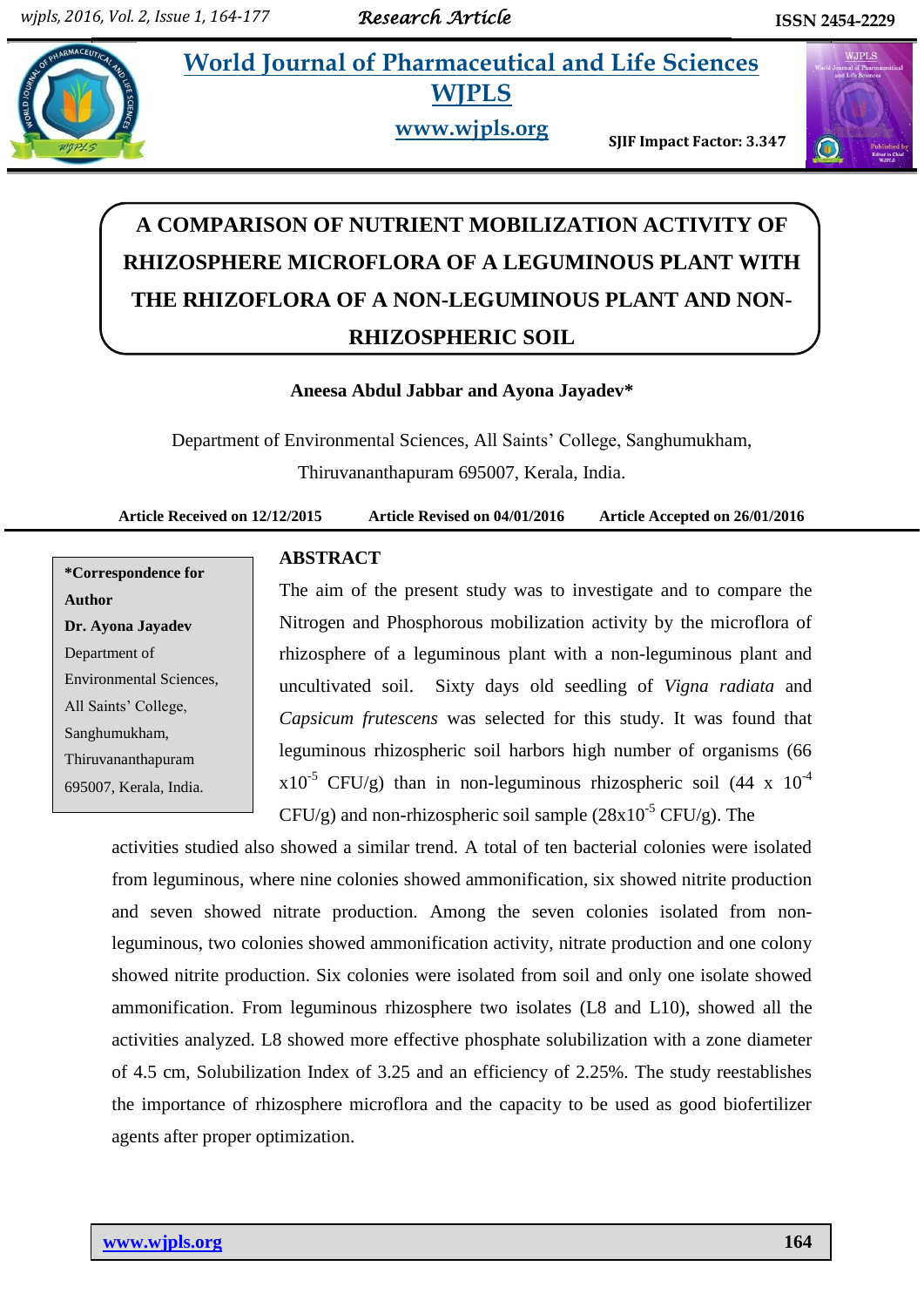**KEYWORDS:** Rhizosphere, Plant Growth Promoting Rhizobacteria (PGPR), Phosphate Solubilising Bacteria (PSB), Nitrogen fixation, Ammonification, Nitrification.

# **INTRODUCTION**

The soil is considered a storehouse of microbial activity, where microbial populations are immersed in a framework of interactions that can be beneficial or harmful (Parmar and Dufresne, 2011) depending upon the soil environment, plant defense mechanism or the type of microorganism in the rhizosphere zone (Cavigelli and Robertston, 2000). Such interactions are known to affect plant fitness and soil quality and thus influence the crop health and yield. It is well established that a minor volume of soil immediately surrounding a plant root is a richer source of such microbial populations (Nannipieri et al*.,* 2003), than the bulk soil region. Such confined hotspots of microbial population and activities are termed as rhizosphere, where intense plant–microbe interactions can be seen, that involves colonization of different microorganisms in and around growing roots.

A large number of microorganisms such as bacteria, fungi, protozoa and algae coexist in the rhizosphere, but bacteria are the most abundant among them; it is due to the high probability that bacterial populations can influence the plant's physiology to a greater extent, especially considering their competitiveness in root colonization (Kloepper and Antoun, 2001; Barriuso et al., 2008). These bacterial populations called as rhizobacteria are found to play a vital role in the transformation, mobilization and solubilization of soil nutrients compared to those from bulk soils (Hayat et al., 2010). Therefore, the rhizobacteria have an important role in recycling of soil nutrients and consequently, they are crucial for soil fertility (Glick, 2012) and improvement of soil fertility is one of the most common strategies to increase agricultural production. In accordance with Vessey (2003), rhizobacteria which grow in, on, or around plant tissues and stimulate plant growth through an array of diverse mechanisms can be collectively called as PGPR (plant growth promoting rhizobacteria).

Nitrogen (N) is the most vital nutrient for plant growth and productivity. Although, there is about 78%  $N_2$  in the atmosphere, it is unavailable to the growing plants. The atmospheric  $N_2$  is converted into a form that can be utilized by plants by a process called biological nitrogen fixation (BNF). Kim and Rees (1994) reported that during biological nitrogen fixation process, atmospheric nitrogen is changed to ammonia by nitrogen fixing microorganisms by using a complex enzyme system. These bacteria have the nitrogenase enzyme that mediates the mineralization of organic forms of N to ammonium  $(NH<sup>4+</sup>)$  and its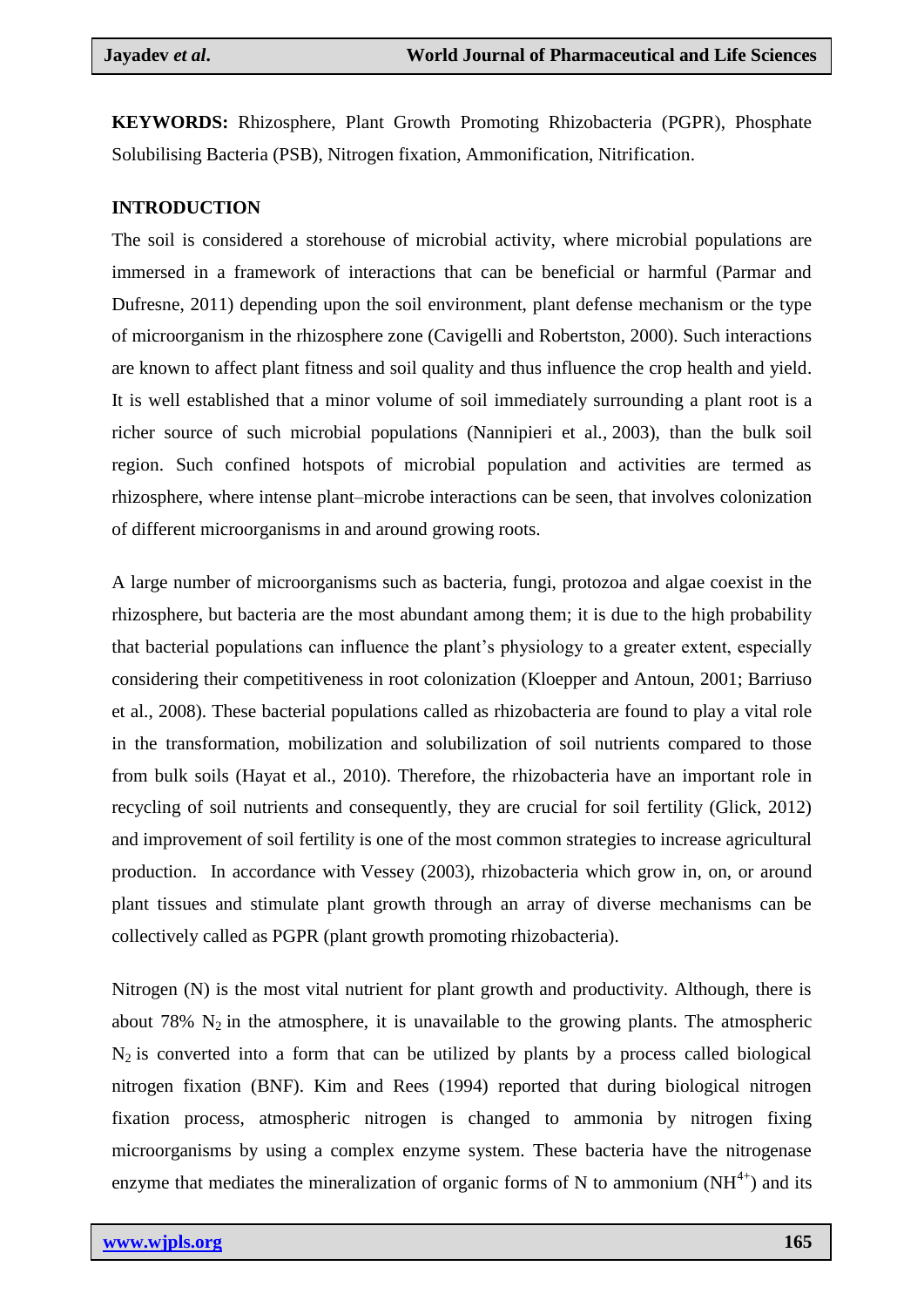subsequent nitrification to nitrate  $(NO<sup>3−</sup>)$  by ammonia-oxidizing and nitrite oxidizing bacteria respectively. This process of BNF is of major significance to N availability and has influence on rhizosphere dynamics and proved to be advantageous that, it is economically beneficial and environmental friendly alternative to chemical fertilizers (Ladha et al., 1997).

Phosphorus (P), the second important plant growth-limiting nutrient after nitrogen, is abundantly available in soils in both organic and inorganic forms. Although there is a large reservoir of P in soil, plants are unable to utilize them as such because the majority of soil P is found in insoluble forms (Mckenzie and Roberts, 1990). Some microbes are capable of solubilizing the insoluble inorganic P of soil and make it available to the plants and are named as Phosphorus solubilizing bacteria (PSB). PSBs play role in phosphorus nutrition by enhancing its availability to plants through release from inorganic and organic soil P pools by solubilization and mineralization and is done by lowering of soil pH by microbial production of organic acids and mineralization of organic P by acid phosphatases. PSBs can be considered as important traits under PGPR because use of phosphorus solubilizing bacteria as inoculants have found to be very effective in increasing the plant available form P in soil and as well as influence the growth and yield of crops (Rodriguez, 2006 and Chen 2006). Chaiharn (2008) and Zaidi (2009) reported that rhizospheric phosphate utilizing bacteria could be a promising agent for promoting plant growth in agriculture.

Nitrogen fixation is done in both leguminous and non-leguminous plants and the microorganisms improve yield of nitrogen fixation (Swain, 2013). A wide diversity of nitrogen fixing bacteria, have the capacity to colonize the rhizosphere and to interact with the plant. Leguminous plants obtain their nitrogen by association with *Rhizobia* sp., forming nodules and some has been identified as colonizing root interior in a variety of cereals and grasses. Thus, both leguminous and non-leguminous plants were benefited differently (Claudine et al., 2008). Thus, it has been well documented that rhizosphere bacteria has a high potential to be used in the management of nutrient deficient soils. This project was done in order to study the mobilization of phosphorus and nitrogen by the microflora of rhizosphere of leguminous and to compare these activities by those of rhizosphere of nonleguminous and of uncultivated soil.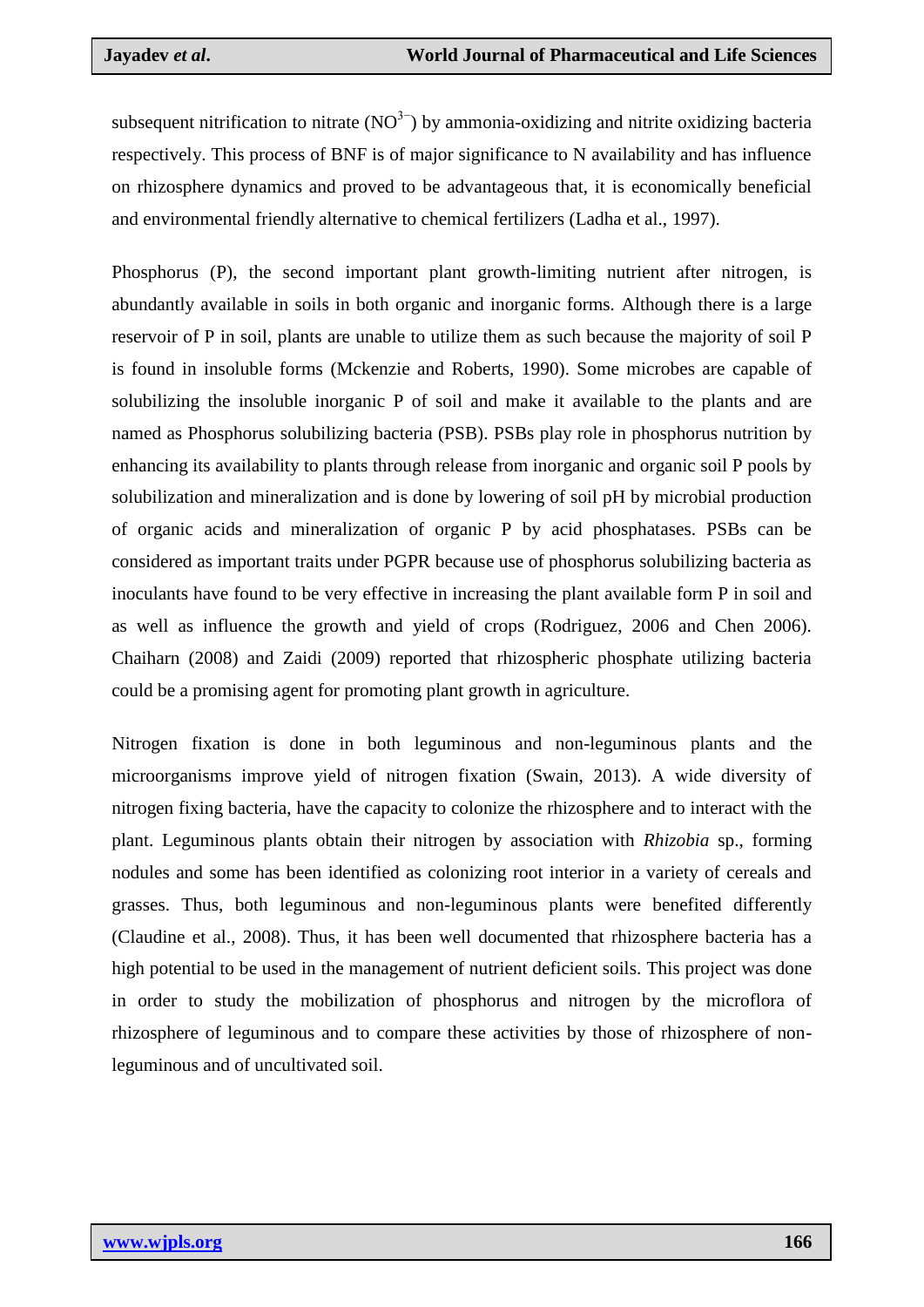# **1. MATERIALS AND METHODS**

## **1.1. Study Materials**

The samples used for the study include rhizospheric soil of a leguminous plant, nonleguminous plant and soil away from the rhizospheric area. The leguminous and nonleguminous plants selected for the study are *Vigna radiata* (leguminous) and *Capsicum frutescens* (non-leguminous) respectively. Seeds of the plants were collected from College of Agriculture, Kerala Agricultural University, Vellayani and were grown in separate pots filled with soil. These plants were grown for sixty days and rhizosphere samples were collected from uprooted plants. Raw soil sample was collected using a sterile spatula from the soil away from the rhizospheric region and transferred to sterile fresh air tight bags. The samples were taken to the laboratory at the earliest and were subjected to microbial isolation procedures.

# **1.2. Isolation and Enumeration of Bacteria**

The bacteria in the three soil samples (two rhizospheric soil and non-rhizospheric) were subjected to serial dilution and enumeration. Well isolated bacterial colonies were subjected to identification of the colony characteristics as per standard chart. Morphologically distinct colonies were selected for further studies after preparing pure cultures and doing gram staining.

## **1.3. Screening for Nitrogen fixing activity**

Colonies isolated from all the samples were individually analysed for their ammonifying and nitrifying ability as per standard procedures, (Dubey and Maheshwari, 2012).

# **1.3.1. Identification of Ammonifying Bacterial colonies.**

The screening of ammonifying bacteria was done by inoculating the isolated colonies in 4% peptone broth and incubated for 1 week at  $28 \pm 2^{\circ}$ C and was tested for ammonia production using Nessler's reagent (Dubey and Maheswari, 2011).

## **1.4. Identifying bacterial isolates involved in Nitrification**

This process was demonstrated in 2 steps. In the first step, test for nitrite production and in second step test for nitrate production was done as per Dubey and Maheswari, (2011).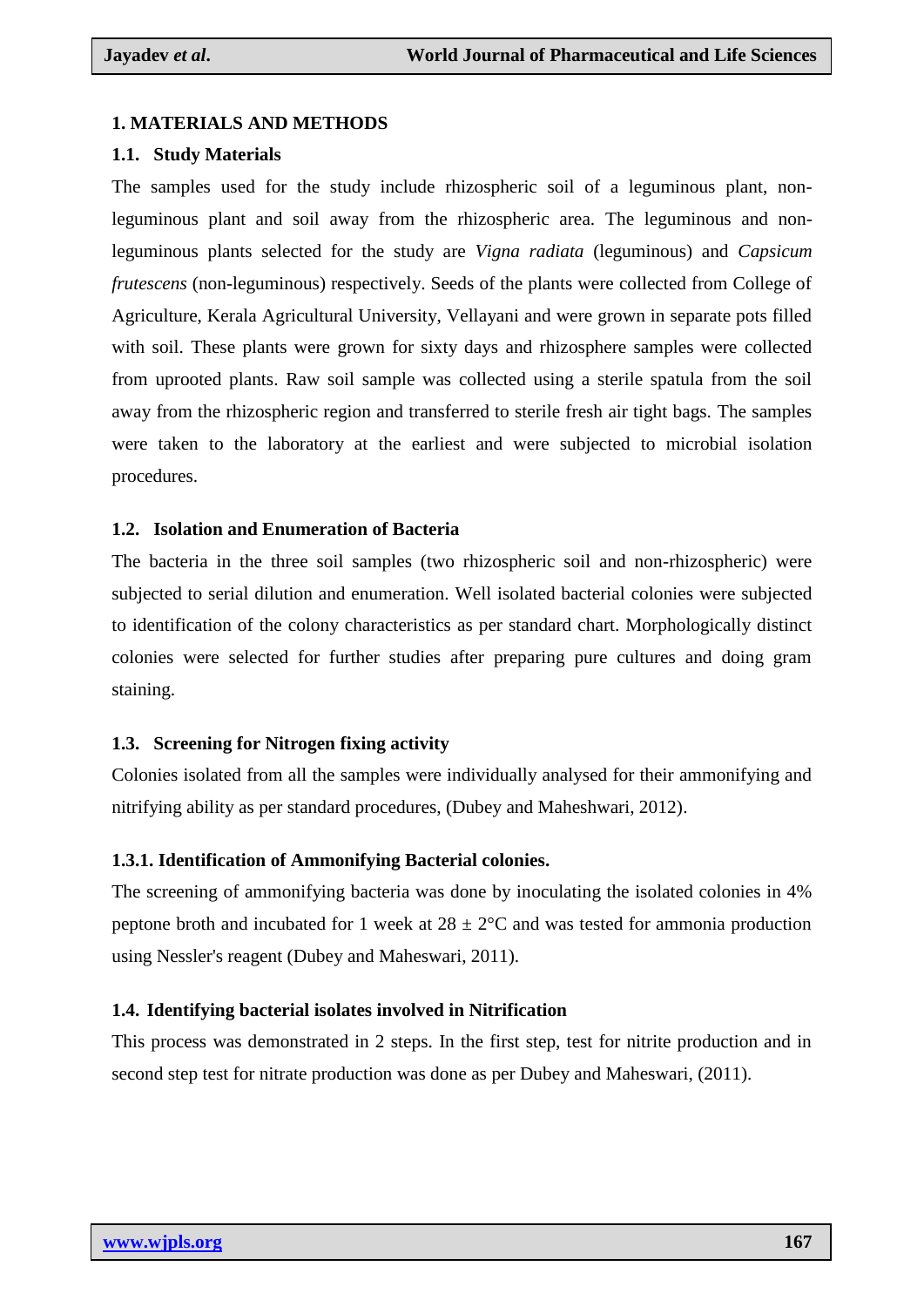# **1.4.1. Identification of nitrite production**

Isolated colonies obtained on nutrient agar plates were inoculated in ammonium sulphate broth and was incubated for a period of 1 week at  $28 \pm 2$ °C. After one week incubation, a drop of culture from the ammonium sulphate broth was transferred to a spot plate containing 3 drops of Trommsdorf's reagent mixed with 1 drop of dilute sulphuric acid, to check for nitrite production. The appearance of a blue-black colour indicated nitrite production.

# **1.4.2. Identification of nitrate production**

Isolated colonies obtained on nutrient agar plates were inoculated in nitrite broth and was incubated for a period of 1 week at  $28 \pm 2$ °C. After one week incubation, one drop of culture from the nitrite broth was transferred to a spot plate containing 1 drop of Diphenylamine reagent mixed with 2 drops of dilute sulphuric acid and was checked for the appearance of a blue-black colour indicating nitrate production.

# **1.5. Screening for Phosphate Solubilizing Activity**

The screening of phosphate solubilisation by bacteria was done by placing the isolated colonies on Pikovskaya's (PKV) agar medium (Hi Meida), (Pikovskaya 1948). These plates were then incubated at 28ºC for 5-7 days. The bacterial colonies showing clear zone around them were considered as phosphate solubilizing bacteria (PSB). The isolates thus obtained were sub cultured for 2-3 times on fresh PKV plates and were selected for further qualitative and quantitative assay (Tripti et al., 2012).

## **1.5.1. Qualitative Estimation of Phosphate Solubilisation**

Isolates showing halo zones were selected for qualitative analysis by plate screening method, (Dubey and Maheswari, 2011). Bacterial isolates were spot inoculated on the center of PKV plate aseptically. All the plates were incubated at  $28 \pm 2^{\circ}$ C for 5-7 days. A clear zone around a growing colony indicated phosphate solubilisation and the colony diameter and halozone diameter was measured. Using this, Phosphate solubilization index (SI) (Edi-Premono, 1996) and the solubilization efficiency (E) (Nguyen et al., 1992) were calculated as follows: Solubilization Index  $(SI) = (Colony diameter + Halo zone diameter) /Colony diameter$ Solubilization efficiency  $(SE) = (Solution$  diameter /Growth diameter) x100.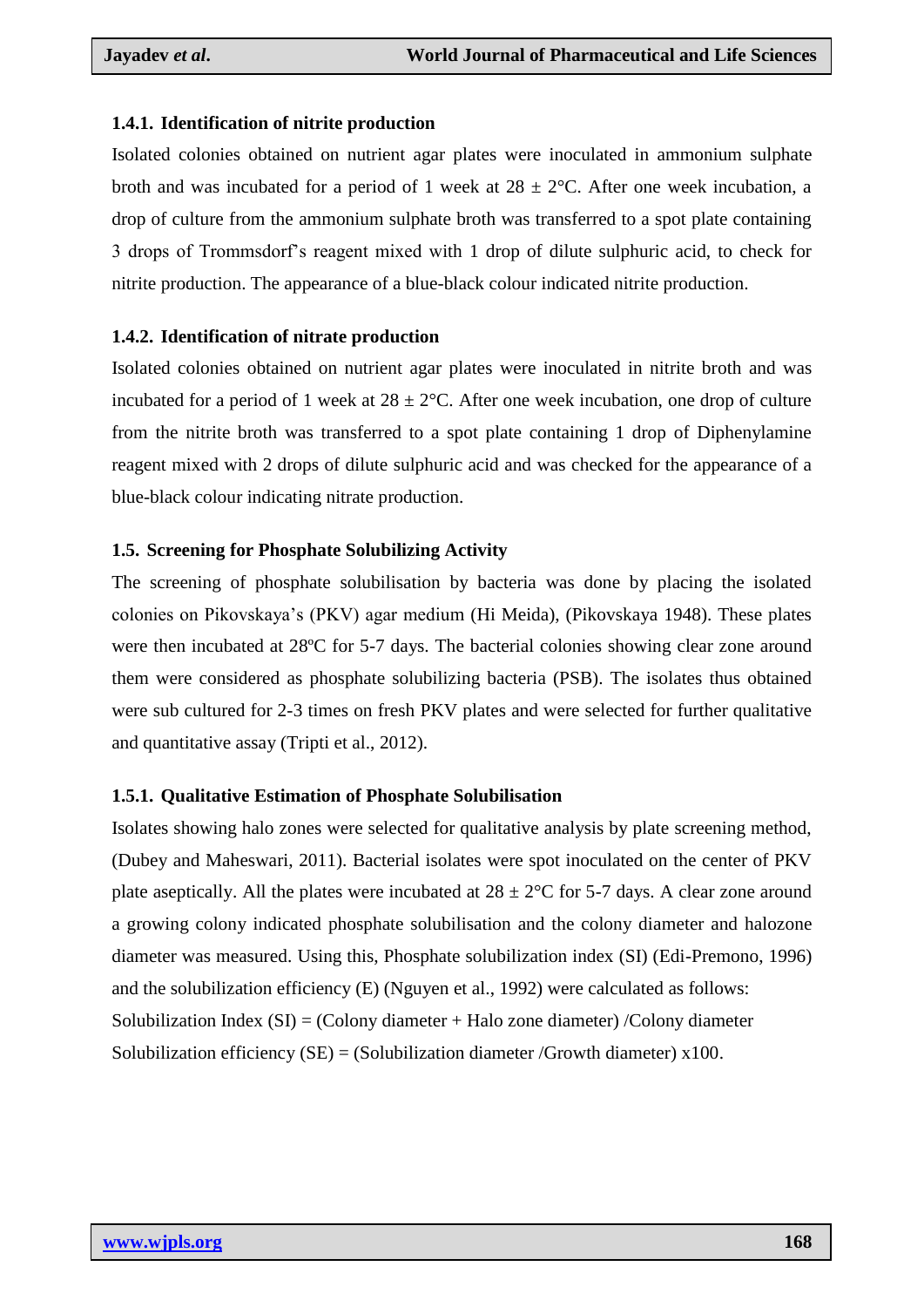## **1.5.2. Quantitative Estimation of Phosphate Solubilisation**

The bacterial colony found to be positive for Tri-Calcium Phosphate (TCP) solubilization were further analyzed to find their ability to solubilize phosphorus in liquid medium. For this, bacterial isolates showing the halo zone were inoculated in Pikovskaya's broth (Hi media).

Selected bacterial isolates were inoculated in 100 mL Pikovskaya's broth taken in 250 mL of Erlenmeyer flasks and incubated at  $28 \pm 2^{\circ}\text{C}$  for 7 days. After incubation the bacterial cultures were filtered through Whatman No.1 filter paper and were clarified by centrifugation at 10,000 rpm for 10 minutes. From this 10 mL of clear filtrate was taken and 25mL of Baton's reagent was added. Final volume of this solution was made up to 50 mL using distilled water. After 10 minutes, the intensity of yellow colour was measured by UV-VIS spectrophotometer at 430 nm and the amount of phosphorous solubilise was extrapolated from the standard curve. Uninoculated broth served as control.

## **1.5.3. Standard Curve (Estimation of Phosphate Solubilisation)**

Potassium dihydrogen orthophosphate (0.2195 g) was dissolved in distilled water and the final volume was made to 1 litre, so that 1ml of the solution contains 59 ppm of phosphate in it. Further dilution was made by taking 10 ml of this solution and it was made up to 250ml using distilled water. This was used as the stock solution, where 1ml of the solution contains 2ppm of phosphate in it. Aliquots of 2ml, 4ml, 6ml, 8ml, 10ml, 15ml and 20ml of stock solution were taken in 50ml volumetric flasks. To this 2.5ml of Barton's reagent was added. The final volume was made up to 50 ml using distilled water. After an interval of 10 minutes, the OD of each aliquot was measured at 430 nm and a graph was plotted between the OD and concentration of solution. From these graph, the amount of phosphorous solubilized for experimental samples were calculated. (Dubey and Maheshwari, 2012).

## **2 RESULTS AND DISCUSSION**

#### **2.1. Isolation and Enumeration**

Enumeration of microorganisms showed that there were 66 x10-5 CFU/g of the *Vigna radiata*  rhizosphere,  $44 \times 10^{-4}$  CFU/g *Capsicum frutescens* rhizosphere and  $28 \times 10^{-5}$  CFU/g from bulk soil. The exudates released by roots always occur in their highest concentrations adjacent to the root surface. Therefore, more soil organisms are attracted to this region and is the reason for abundance of soil organisms adjacent to plant roots*, i.e.,* the rhizospheric region (Newman and Watson 1977).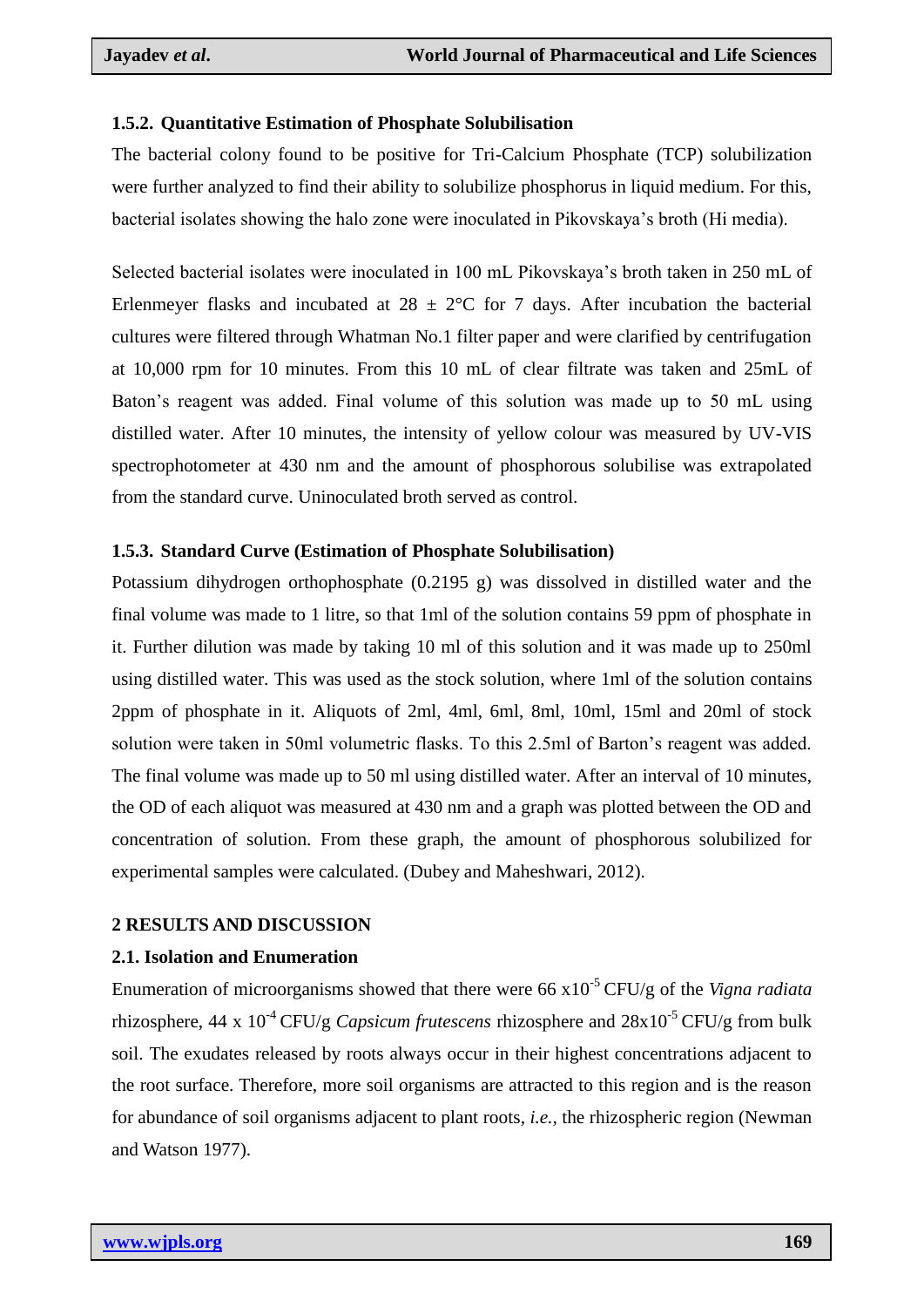# **2.2. Gram Staining and Morphological Analysis**

Of the isolated microbes, 23 bacterial colonies were selected on the basis of colony morphology for further studies. It included ten colonies from leguminous rhizosphere, seven colonies from non-leguminous rhizosphere and six colonies from soil sample. The morphological characteristics of the isolated microbial colonies from leguminous rhizosphere are given in **Table 1**, non-leguminous rhizosphere are given in **Table 2** and those from raw soil in **Table 3**. The samples were subjected to gram staining and the results for leguminous, non-leguminous and raw soil are represented as **Table 4**, **Table 5**, and **Table 6** respectively.

# **2.3. Screening for Ammonification**

Ammonification was detected by the formation of an orange to brown precipitate in peptone broth upon adding few drops of Nessler's reagent into it. Some of the organisms inoculated into the broth are capable of degrading the peptone (protein) and produce ammonia in the medium. If ammonia is formed, it reacts with Nessler's reagent added and forms an orange to brown precipitate, indicating the presence of ammonifying bacteria (**Figure 1**). It was seen that nine isolates from leguminous rhizosphere (L1, L2, L3, L4, L6, L7, L8, L9 and L10), two isolates (NL1 and NL4) from non-leguminous rhizosphere and one isolate (S5) from soil sample showed ammonia production. This finding is in accordance with the results done by earlier workers (Ewel, 1986), that the leguminous plants have a greater tendency to colonize nitrogen fixing and ammonifying microbes when compared to non-leguminous rhizoflora and microbes from non-rhizospheric soil.

# **2.4. Identification of Nitrifying Bacterial colonies**

Nitrite producers were detected by the formation of a blue-black coloration in ammonium sulphate broth upon adding 3 drops of Trommsdorf's reagent mixed with 1 drop of dilute sulphuric acid. Ammonium sulfate broth is a nitrite forming broth. When nitrite producing bacteria are inoculated into this broth, they have the potential of converting ammonia in the medium to nitrites producing a blue black coloration to the broth upon the addition of Trommsdorf's reagent (**Figure 2**). A positive result was shown by six isolates from leguminous rhizosphere (L1, L2, L4, L7, L8, and L10) and one isolate from non-leguminous rhizosphere (NL6). None of the colonies isolated from non-rhizospheric soil gave a positive nitrite production. This is also in accordance with the earlier studies, (Ewel, 1986; Starkey, 1929). Lyon and Wilson (1921) explained this stimulation is due to the organic matter given off by the roots.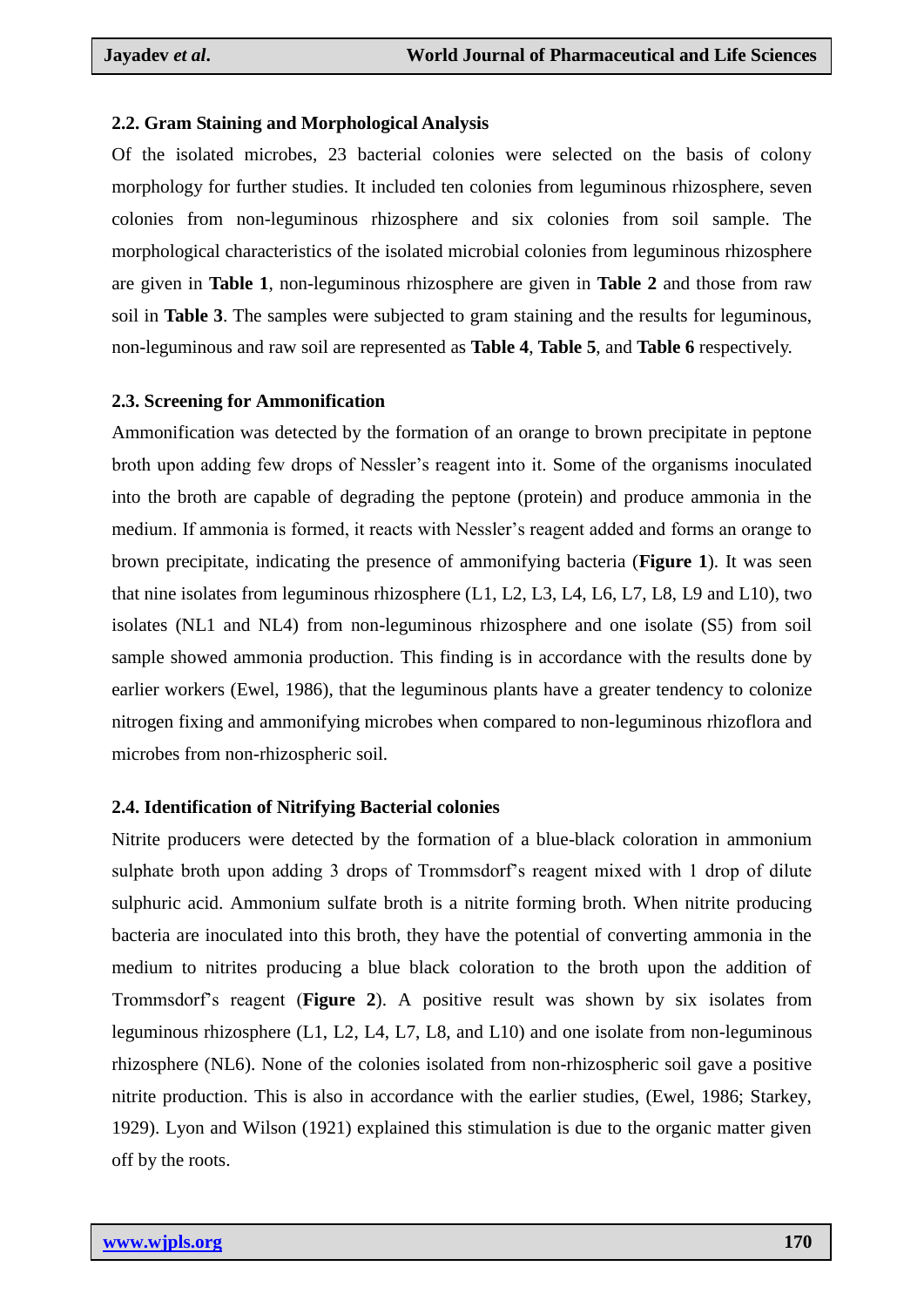Nitrate producers were detected by the formation of a blue-black coloration in nitrite broth upon adding 1 drop of Diphenylamine reagent mixed with 1 drop of dilute sulphuric acid into the media inoculated with the isolates. Nitrite broth is a nitrate forming broth. The presence of bacterial colonies that are capable of converting nitrites to nitrates produces a blue black coloration in the medium after adding diphenylamine reagent (**Figure 3**). The test was given positive by seven isolates from leguminous rhizosphere (L1, L2, L4, L5, L8, L9, and L10) and two isolates from non-leguminous rhizosphere (NL3 and NL5).

# **2.5. Isolation of Phosphate Solubilizing bacteria (PSB)**

Phosphate solubilizing activity was detected by the formation of a halo zone around the bacterial colonies inoculated on Pikovskaya's (PKV) agar medium. The halo zone results from the production of organic acids into the surrounding medium by the bacterial isolates (**Figure 4**). Only two colonies from leguminous rhizosphere (L8 and L10), showed phosphate solubilization activity. Rodríguez and Fraga (1999) found that strains from the genera *Pseudomonas, Bacillus* and *Rhizobium* are among the most powerful phosphate solubilizers. This could be the reason why only isolates from leguminous rhizosphere gave phosphate solubilizing activity.

# **2.5.1.** *Qualitative Estimation of Phosphate Solubilization*

Isolates showing halo zones (L8 and L10) were spot inoculated on the center of PKV plate and incubated for 5-7 days. The colony diameter and halo zone diameter was measured for both the colonies showing a halo zone. Using these values, the phosphate solubilization index and solubilization efficiency were calculated. The results are as shown in **Table 7**. Of the two isolates the isolate L8 showed a zone with greater diameter of 4.5 cm whereas the diameter of zone by L10 was 3 cm.

# **2.5.2.** *Quantitative Estimation of Phosphate Solubilization*

The positive isolates for P solubilization were analyzed for their ability to solubilize P in liquid medium using Pikovskaya's broth. Standard Curve (**Figure 5**) was prepared for Qualitative Estimation of Phosphate Solubilization. The values for the Standard Curve are as given in **Table 8**. From this graph, the quantity of phosphorus solubilized was estimated for both the colonies based upon their OD values as 4mg/mL and 2mg/mL respectively in both the samples.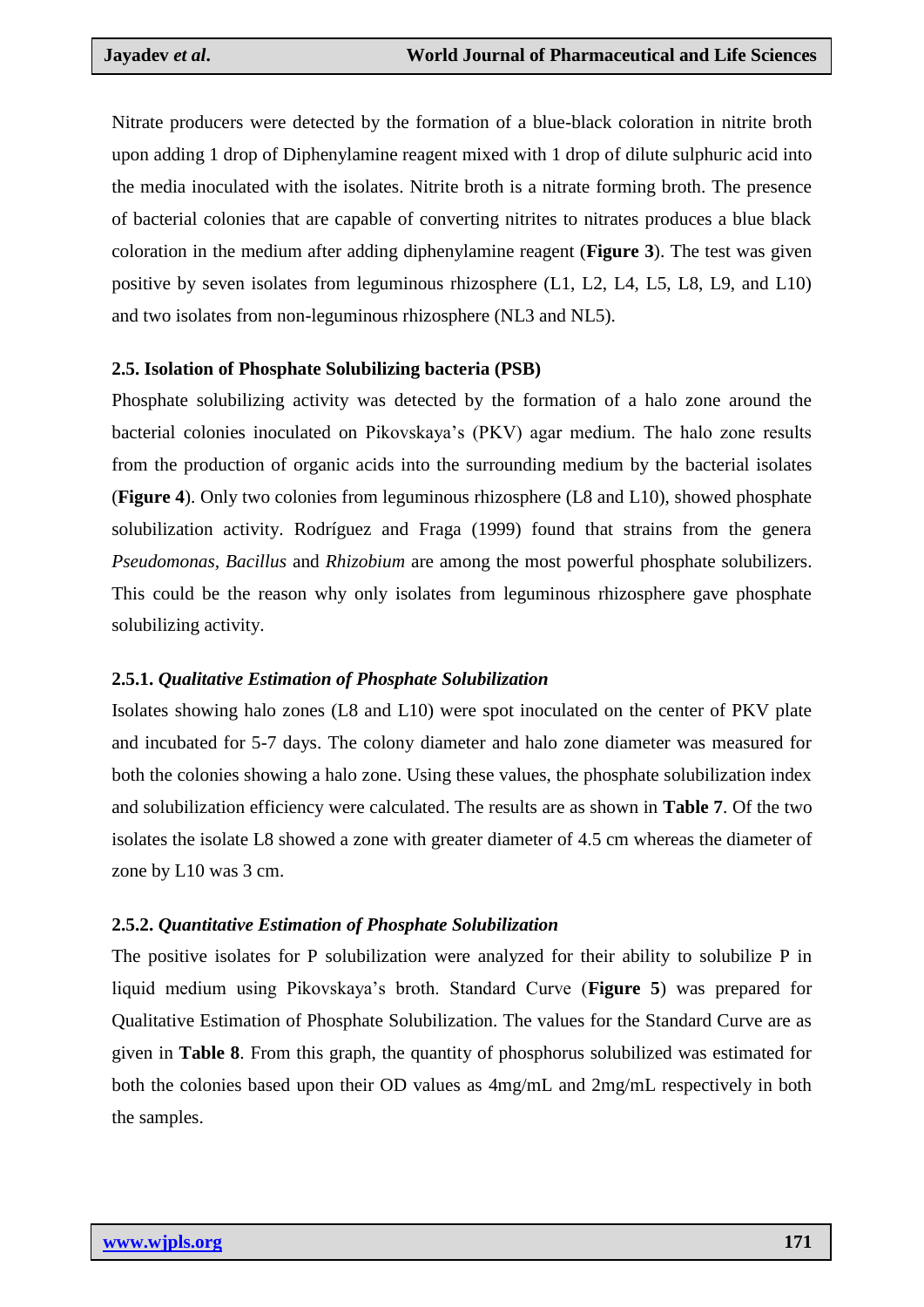Both L8 and L10 isolates were found to be potent phosphate solubilizers showing clear halo zone around their colonies. Out of these 2 bacterial isolates, L8 isolates showed highest phosphate solubilization activity, qualitatively and quantitatively. L8 isolates showed a solubilization index of 3.25 along with high soluble phosphate production of 4mg/mL in broth culture.

| Culture        | Form      | <b>Size</b> | <b>Surface</b> | <b>Texture</b> | <b>Colour</b> | <b>Elevation</b> | <b>Margin</b> |
|----------------|-----------|-------------|----------------|----------------|---------------|------------------|---------------|
| L1             | Irregular | Medium      | Dull           | Moist          | Opaque        | Raised           | Undulate      |
| L2             | Rhizoid   | Large       | Dull           | Dry            | Transparent   | Flat             | Rhizoid       |
| L <sub>3</sub> | Irregular | Medium      | Glistening     | Viscous        | Opaque        | Umbonate         | Lobate        |
| L4             | Irregular | Large       | Dull           | Dry            | Opaque        | Flat             | Lobate        |
| L <sub>5</sub> | Circular  | Small       | Glistening     | Moist          | Opaque        | Convex           | Entire        |
| L <sub>6</sub> | Circular  | Small       | Glistening     | Moist          | Opaque        | Convex           | Entire        |
| L7             | Circular  | Small       | Dull           | Dry            | Opaque        | Flat             | Entire        |
| L <sub>8</sub> | Irregular | Medium      | Glistening     | Viscous        | Opaque        | Umbonate         | Lobate        |
| L9             | Circular  | Punctifom   | Dull           | Dry            | Transparent   | Flat             | Entire        |
| L10            | Circular  | Small       | Glistening     | Moist          | Translucent   | Convex           | Entire        |

**Table 1. The colony morphology of bacterial isolates from leguminous rhizosphere.**

| Table 2. The colony morphology of bacterial isolates from non-leguminous rhizosphere. |
|---------------------------------------------------------------------------------------|
|---------------------------------------------------------------------------------------|

| Culture         | Form        | <b>Size</b> | <b>Surface</b> | <b>Texture</b> | Color       | <b>Elevation</b> | <b>Margin</b> |
|-----------------|-------------|-------------|----------------|----------------|-------------|------------------|---------------|
| NL1             | Filamentous | Large       | Glistening     | <b>Viscous</b> | Opaque      | Umbonate         | Lobate        |
| NL2             | Rhizoid     | Medium      | Wrinkled       | Dry            | Opaque      | Flat             | Rhizoid       |
| NL3             | Irregular   | Large       | Dull           | Moist          | Translucent | Flat             | Undulate      |
| NL4             | Irregular   | Small       | Dull           | Dry            | Opaque      | Flat             | Undulate      |
| NL5             | Circular    | Small       | Dull           | Dry            | Opaque      | Flat             | Entire        |
| NL <sub>6</sub> | Irregular   | Medium      | Glistening     | Moist          | Opaque      | Pulvinate        | Curled        |
| NL7             | Circular    | Small       | Dull           | Dry            | Opaque      | Flat             | Entire        |

|  | Table 3. The colony morphology of bacterial isolates from raw soil. |  |  |  |
|--|---------------------------------------------------------------------|--|--|--|
|  |                                                                     |  |  |  |

| Culture        | Form      | <b>Size</b> | <b>Surface</b> | <b>Texture</b> | <b>Color</b> | <b>Elevation</b> | <b>Margin</b> |
|----------------|-----------|-------------|----------------|----------------|--------------|------------------|---------------|
| S <sub>1</sub> | Irregular | Medium      | Dry            | Moist          | Opaque       | Raised           | Undulate      |
| S <sub>2</sub> | Irregular | Medium      | Dry            | Dry            | Transparent  | Flat             | Undulate      |
| S <sub>3</sub> | Irregular | Medium      | Dry            | Moist          | Opaque       | Flat             | Undulate      |
| S <sub>4</sub> | Irregular | Small       | Dry            | Moist          | Transparent  | Pulvinate        | Curled        |
| S <sub>5</sub> | Circular  | Small       | Glistening     | Viscous        | Opaque       | Convex           | Entire        |
| S <sub>6</sub> | Circular  | Large       | Glistening     | Moist          | Translucent  | Convex           | Undulate      |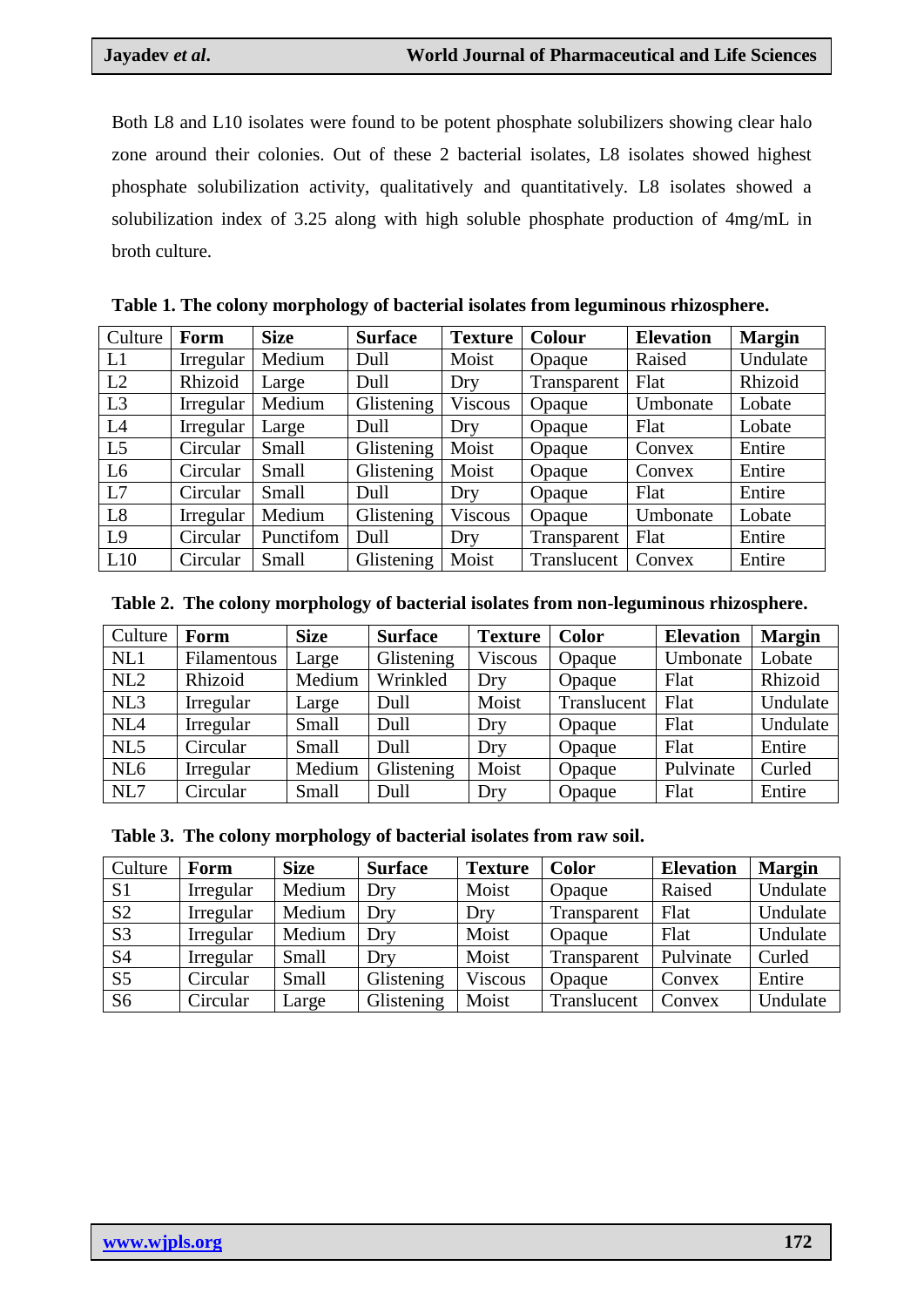| <b>Culture</b> | Gram $(+/-)$                | <b>Shape</b> |
|----------------|-----------------------------|--------------|
| L1             | $+$ 've                     | Cocci        |
| L2             | $+$ 've                     | Rod          |
| L3             | $\cdot$ - $\cdot$ ve        | Cocci        |
| L4             | $+$ 've                     | Cocci        |
| L <sub>5</sub> | $\sqrt[4]{-}$ $\sqrt[4]{e}$ | Rod          |
| L <sub>6</sub> | $'+$ 've                    | Rod          |
| L7             | $'+$ 've                    | Cocci        |
| L8             | $\cdot$ $\cdot$ ve          | Cocci        |
| L <sub>9</sub> | $\cdot$ - $\cdot$ ve        | Cocci        |
| L10            | $\cdot$ - $\cdot$ ve        | Rod          |

# **Table 4. Gram staining results for bacterial isolates from non-leguminous rhizosphere.**

# **Table 5. Gram staining results for bacterial isolates from non-leguminous rhizosphere.**

| <b>Culture</b>  | $Gram (+/-)$         | <b>Shape</b> |
|-----------------|----------------------|--------------|
| NL1             | $\cdot$ - $\cdot$ ve | Cocci        |
| NL <sub>2</sub> | $\cdot$ $\cdot$ ve   | Cocci        |
| NL3             | $+$ 've              | Rod          |
| NL4             | $\cdot$ $\cdot$ ve   | Cocci        |
| NL5             | $\cdot$ $\cdot$ ve   | Rod          |
| NL <sub>6</sub> | $+$ 've              | Cocci        |
| NL7             | $+$ 've              | Cocci        |

# **Table 6. Gram staining results for bacterial isolates from non-rhizospheric soil.**

| <b>Culture</b>  | Gram $(+/-)$         | <b>Shape</b> |
|-----------------|----------------------|--------------|
| S <sub>1</sub>  | $+$ 've              | Cocci        |
| S <sub>2</sub>  | $+$ 've              | Cocci        |
| S <sub>3</sub>  | $+$ 've              | Cocci        |
| <b>S4</b>       | $'+$ 've             | Rod          |
| $\overline{S5}$ | $\cdot$ - $\cdot$ ve | Cocci        |
| S <sub>6</sub>  | $\int$ - $\int$ ve   | Cocci        |

# **Table 7. Qualitative Estimation of Phosphate Solubilization.**

|        | <b>Colony Diameter</b> | <b>Halo Zone Diameter</b> |           |                 |
|--------|------------------------|---------------------------|-----------|-----------------|
| Colony | cm)                    | $\mathbf{cm}$             | $SI$ (cm) | <b>SE</b> (%)   |
|        |                        |                           |           |                 |
|        |                        |                           | 3.25      | 2.25            |
|        |                        |                           |           |                 |
|        |                        |                           | 2.875     | $^{\circ}$ .87: |

# **Table 8. Standard values for quantitative estimation of Phosphate Solubilization.**

| $P$ (mg/ml) | <b>Absorbance</b> |
|-------------|-------------------|
|             | 0.01              |
| 2           | 0.02              |
| 3           | 0.03              |
| 4           | 0.04              |
| 5           | 0.06              |
| 6           | 0.07              |
| 8           | 0.08              |
| 10          | 0.11              |
| 15          | 0.12              |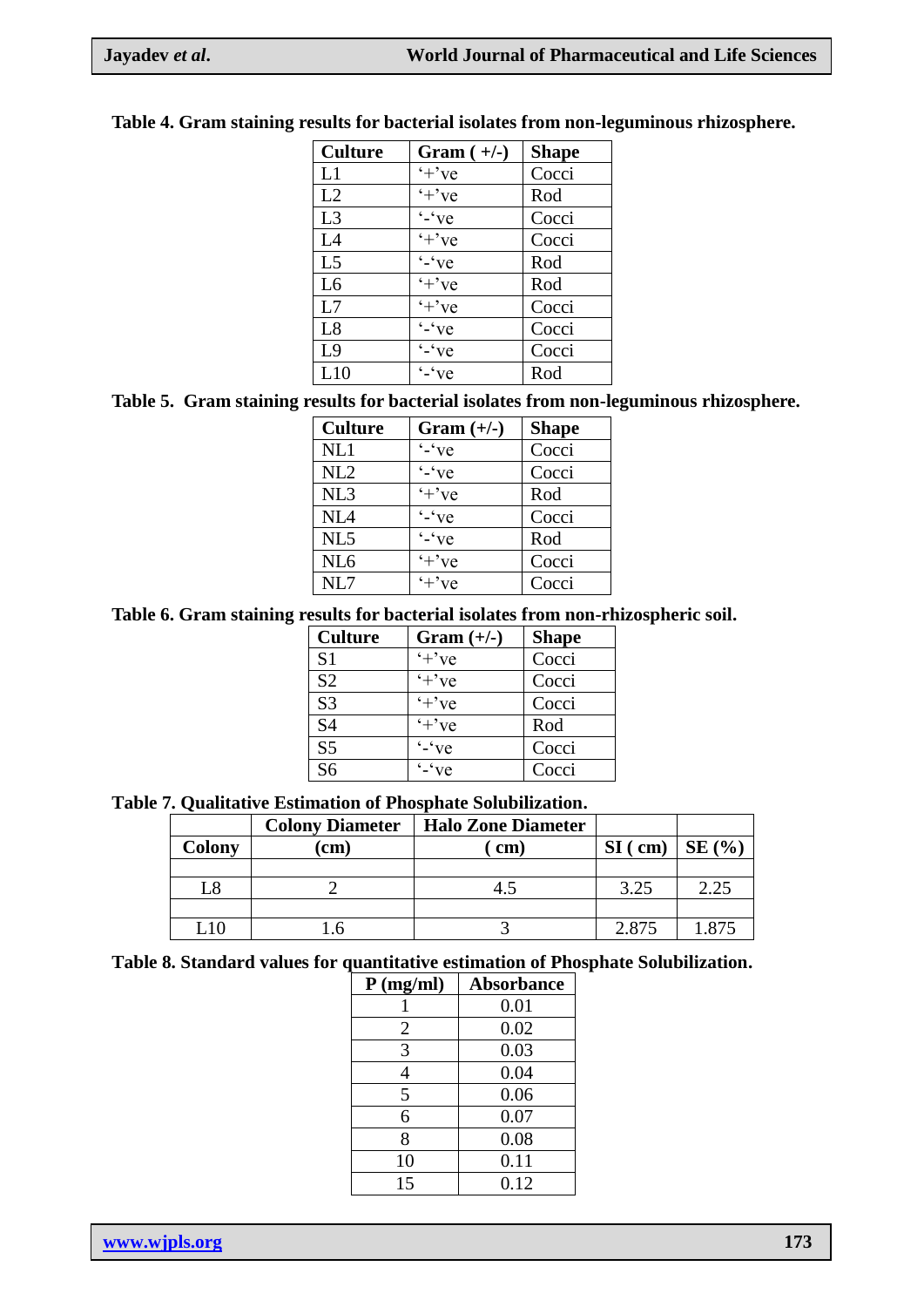

**Figure 1. Brown precipitate formed by ammonifying bacteria in peptone broth.**



**Figure 2. Blue black colour in ammonium sulphate broth showing nitrite production.**



**Figure 3. Blue black colour in nitrite broth showing nitrate production.**



**Figure 4. Halo zone produced by phosphate solubilizing bacteria**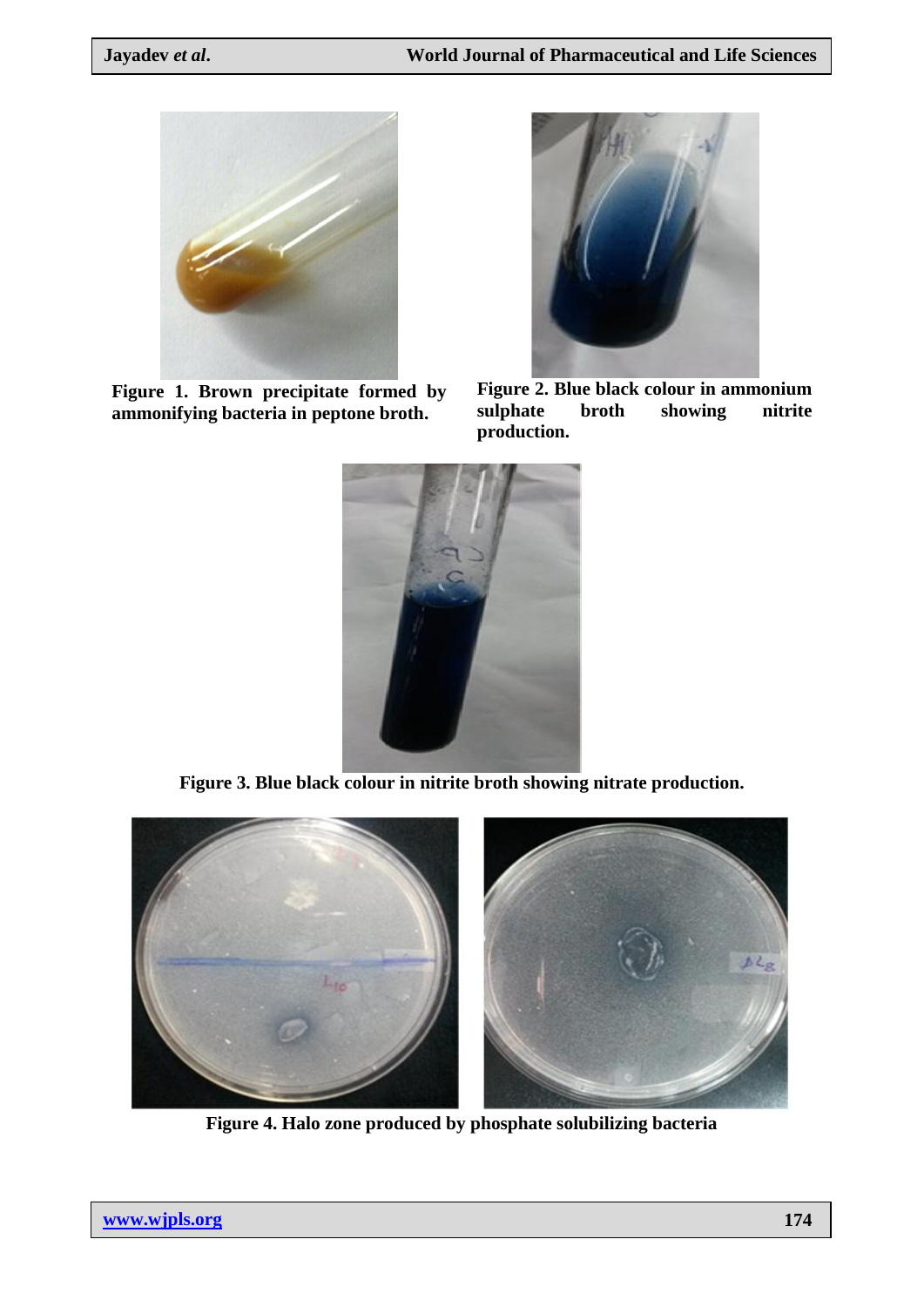

**Figure 5. Standard Curve for qualitative estimation of Phosphate Solubilization.**

# **3 CONCLUSION**

Out of the 23 isolates analyzed for nutrient mobilization activities, two isolates showed all the activities analyzed, *viz*. ammonification, nitrification and phosphate solubilization. It was found to have roles in both nitrogen and phosphorus mobilization. The use of these strains as bio-fertilizers helps in reducing the use of chemical fertilizers and also effective in reducing the cost of cultivation and maintaining the natural fertility of soil and its self-rejuvenation capacity.

The activities of these PGPRs show that they can be proposed as candidates for use as biofertilizer in sustainable agriculture practices solely or in combination after proper optimization and characterization. In this context, the exploitation of soil root interface (rhizosphere) is emphasized in agriculture to provide an environment friendly alternative to application of chemical fertilizers. Further research and understanding of mechanisms of PGPR would pave the way to find out more competent rhizobacterial strains which may work to stimulate soil fertility and thus plant growth and yield.

# **REFERENCES**

- 1. Antoun H, Kloepper JW, 2001. Plant growth promoting rhizobacteria (PGPR). In Encyclopedia of Genetics. Academic Press, New York. Edited by Brenner S, Miller JH, 1477–1480.
- 2. Barriuso J, Solano BR, Lucas JA, Lobo AP, Villaraco AG, Mañero FJG, 2008. Ecology, Genetic Diversity and Screening Strategies of Plant Growth Promoting Rhizobacteria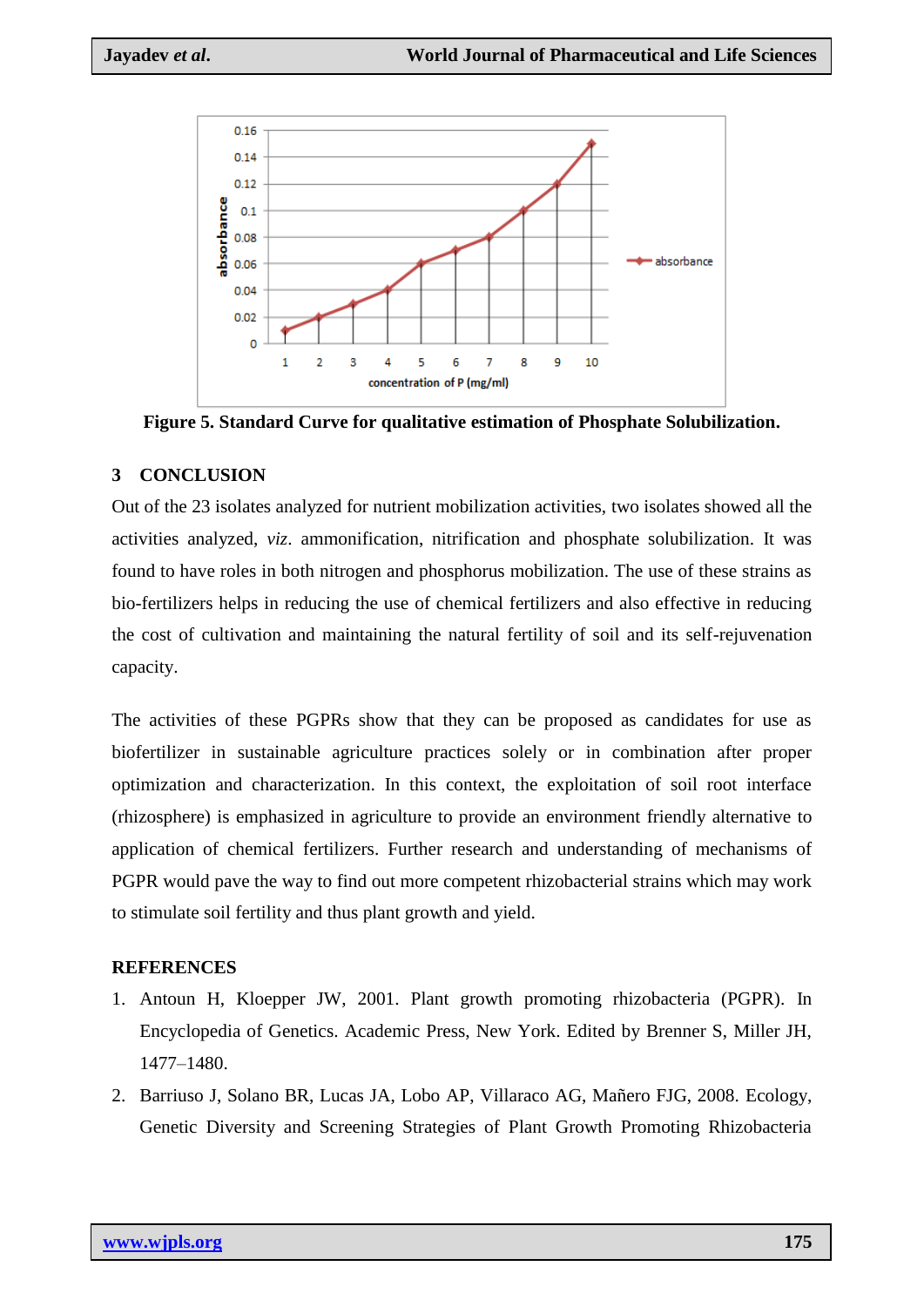(PGPR). WILEYVCH Verlag GmbH & Co. KGaA, Weinheim, Edited by Ahmad I, Pichtel J, Hayat S, 1-17.

- 3. Cavigelli MA and Robertson GP. The functional significance of denitrifier communitycomposition in a terrestrial ecosystem. Ecology, 2000; 81: 1402‐1414.
- 4. Chaiharn M, Chunhaleuchanon S, Kozo A, Lumyong S. Screening of Rhizobacteria for their plant growth promoting activities. KMITL Science and Technology Journal, 2008; 8(1): 18-23.
- 5. Claudine Franche & Kristina Lindström & Claudine Elmerich. Nitrogen-fixing bacteria associated with leguminous and non-leguminous plants. Plant Soil, 2009; 321: 35–59.
- 6. Dubey RC, maheshwari DK (2012). Practical Microbiology. S. Chand & Company Ltd, India.
- 7. Glick, B.R., 2012. Plant Growth-Promoting Bacteria: Mechanisms and Applications. Hindawi Publishing Corporation, Scientifica.
- 8. Graff, G. Dber den Einfluss des Pflanzenwachstums auf die Bakterien im Wurzelbereich. Zentz. Bakteriol. II, 1930; 82: 44-69.
- 9. Hayat, R., Ali, S., Amara, U., Khalid, R., Ahmed, I. Soil beneficial bacteria and their role in plant growth promotion: a review. Ann Microbiol, 2010; 60: 579–598.
- 10. John J. Ewel Designing Agricultural Ecosystems For The Humid Tropics Ann. Rev. Ecol. Syst. 1986; 17: 245-71.
- 11. Kim, J., Rees, D.C. Nitrogenase and biological nitrogenfixation. Biochemistry, 1994; 33: 389–397.
- 12. Ladha, J.K., de Bruijn, F.J., Malik, K.A. Introduction:assessing opportunities for nitrogen fixation in rice-a frontierproject. Plant Soil, 997; 124: 1–10.
- 13. Lyon T.L. and Wilson J.K. Liberation of organic matter by roots of growing plants. New York Agricultural Experimental Station Bulletin, 1921; 40: 1–44.
- 14. McKenzie, R.H., Roberts, T.L. Soil and fertilizers phosphorusupdate. In: Proceedings of Alberta Soil Science Workshop Proceedings, Feb. 20–22, Edmonton, Alberta, 1990. pp. 84–104.
- 15. N. S. Subba Rao, Phosphate solubilization by soil microorganisms. In Advances in Agricultural Microbiology, Oxford and IBH Publishing Co, New Delhi, 1982.
- 16. Nannipieri, P; J Ascher; MT Ceccherini; L Landi; G Pietramellara & G Renella. Microbial diversity and soil functions.*Eur J Soil Sci*, 2003; 54: 655-670.